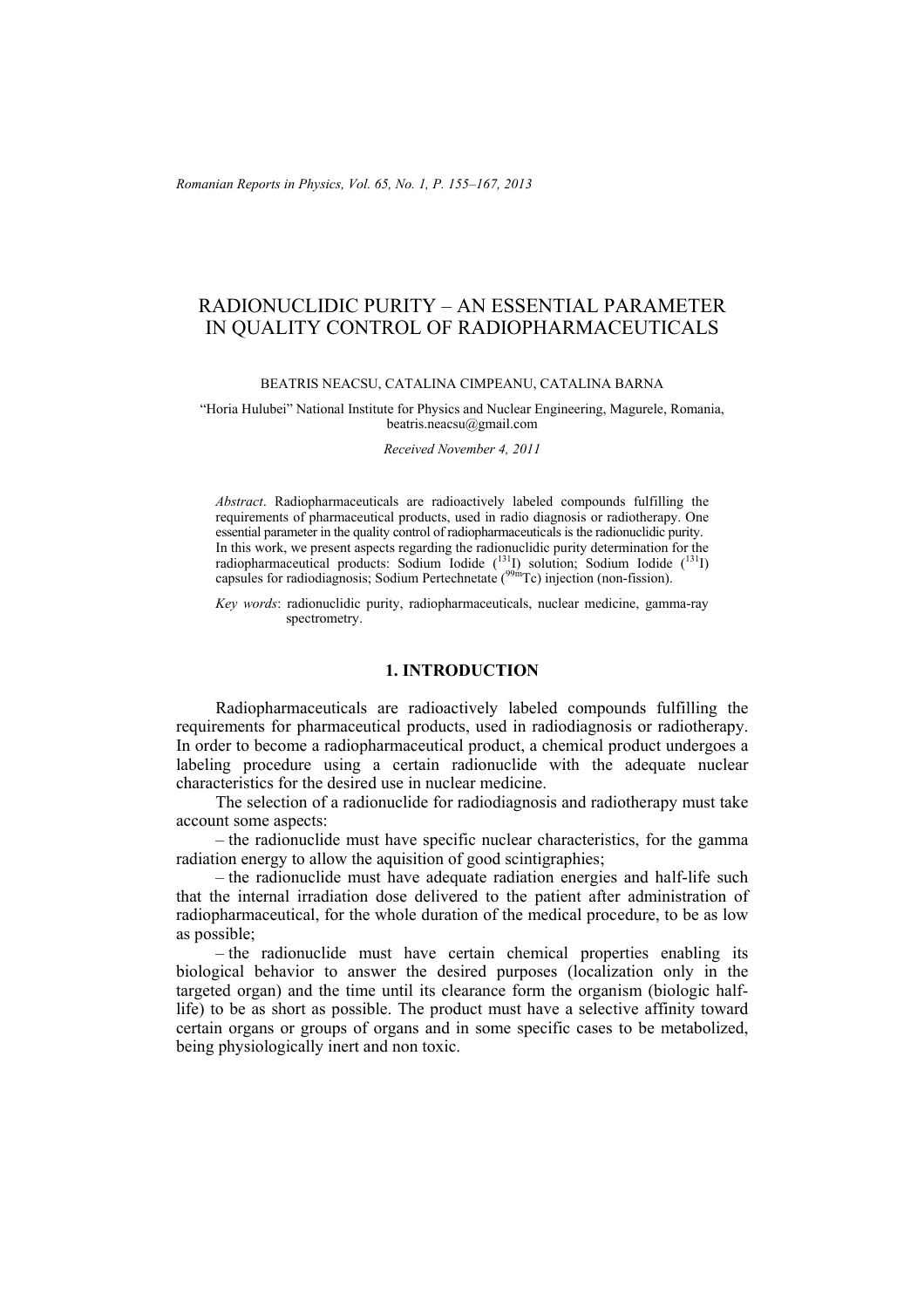The radionuclides can be classified according to the preparation methods and their characteristics as follows:

a. Radioactive products obtained by target irradiation, with a higher or lower degree of chemical processing.

b. Radiounclides resulted from generators; these products consist of a daughter-radionuclide with short life-time obtained from a parent-radionuclide with longer half-time by elution from a chromatographic column or by solvent extraction.

c. Organic compounds labeled with radioactive isotopes, mainly radiopharmaceutical compounds, which after preparation and before utilization are subjected to radiochemical and radionuclidic purity control. This control is imperative, knowing that all labeled compound and especially labeled organic radiopharmaceutical compounds suffer a decay process over time.

The concept of purity applied to radiopharmaceutical compounds implies three aspects that need to be considered:

– radionuclidic purity;

– radiochemical purity;

– chemical purity.

The paper presents in detail only the radionuclidic purity aspects.

The radionuclidic purity is defined as the ratio between the activity of the base radionuclide and total activity of a radioactive compound, according to the Pharmacopoeia [1]. A compound has absolute radionuclidic purity if it contains no radionuclide other than the one of interest .

The radionuclidic purity is an essential parameter in the quality control of radiopharmaceuticals [2].

In this work, we present several aspects regarding the radionuclidic purity determination for the radiopharmaceutical products: Sodium Iodide  $(^{131}I)$  solution; Sodium Iodide  $(^{131}I)$  capsules for radio diagnosis; Sodium Pertechnetate  $(^{99m}Tc)$ injection (non-fission).

The method of high resolution HPGe gamma-ray spectrometry is, in present, the only fast, precise and complete analytic method available for the radionuclidic purity determination of radioactive mixtures of gamma emitting radionuclides.

### **2. OBTAINING OF THE RADIOPHARMACEUTICAL PRODUCTS: SODIUM IODIDE (131I) SOLUTION; SODIUM IODIDE (131I) CAPSULES FOR RADIO DIAGNOSIS**

<sup>131</sup>I was the first radionuclide used *in vivo* for hyperthyroidism and different forms of thyroid cancer treatment. Also, it is used for radioactive labeling of some substances for radio diagnosis and radiotherapy procedures [3].

The Sodium Radioiodide solution –  $\overline{Na}^{131}I$ , as radiopharmaceutical product with oral administration is used for the treatment and as raw material in the production of Sodium Radioiodide gelatinous capsules with low activities used in radiodiagnosis of thyroidal diseases and with high activities for thyroid cancer treatment.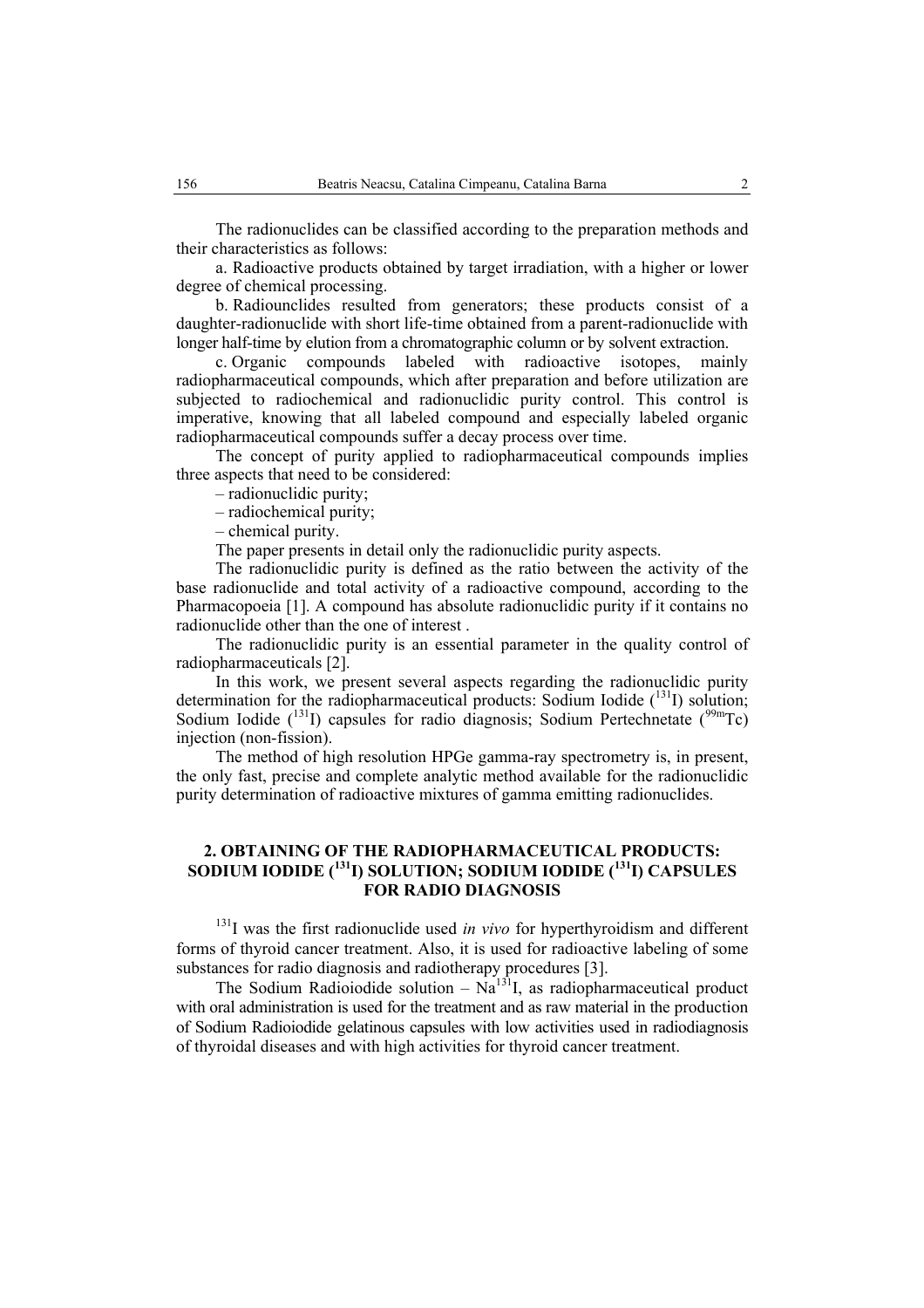One purity condition that need to be fulfilled by radiopharmaceutical products is that radionuclidic purity determined (by gamma-ray spectrometry), must be  $P_{\text{RN}} \ge 99.9 \%$ ;

 $\frac{131}{131}$  **radionuclide physic nuclear characteristics**. <sup>131</sup>I is a gamma and beta emitter radioisotope with the main gamma emission energy of 364 keV (79%) and the main beta emission maximum energy of 610 keV (87.2%). The half-life of  $^{131}I$ is 8.02 days.

 $131$ I can be obtained by two different methods: by tellurium target irradiation in a nuclear reactor or by separation from the uranium fission fragments.

# 2.1. 131I OBTAINED BY IRRADIATION OF Te

The nuclear reactions for <sup>131</sup>I obtained at nuclear reactor are presented in Fig. 1.



Fig. 1 – Activation and radioactive decay of  $^{130}$ Te.

The target can be either metallic tellurium (Te) or tellurium dioxide (TeO<sub>2</sub>). The abundance of tellurium isotopes in natural composition target is presented in Table 1.

Abundance of tellurium isotopes in natural target

| Isotope     | Isotopic abundance [%] |
|-------------|------------------------|
| $^{120}Te$  | 0.09                   |
| $122$ Te    | 2.47                   |
| $^{123}$ Te | 0.89                   |
| $124$ Te    | 4.74                   |
| $125$ Te    | 7.03                   |
| $^{126}Te$  | 18.72                  |
| $^{128}$ Te | 31.75                  |
|             | 34.24                  |

The useful reaction is the activation of  $130$ Te and the useful radionuclide is  $131$ I. The activation cross section of  $130$ Te nuclide for thermal neutrons is 0.22 barn.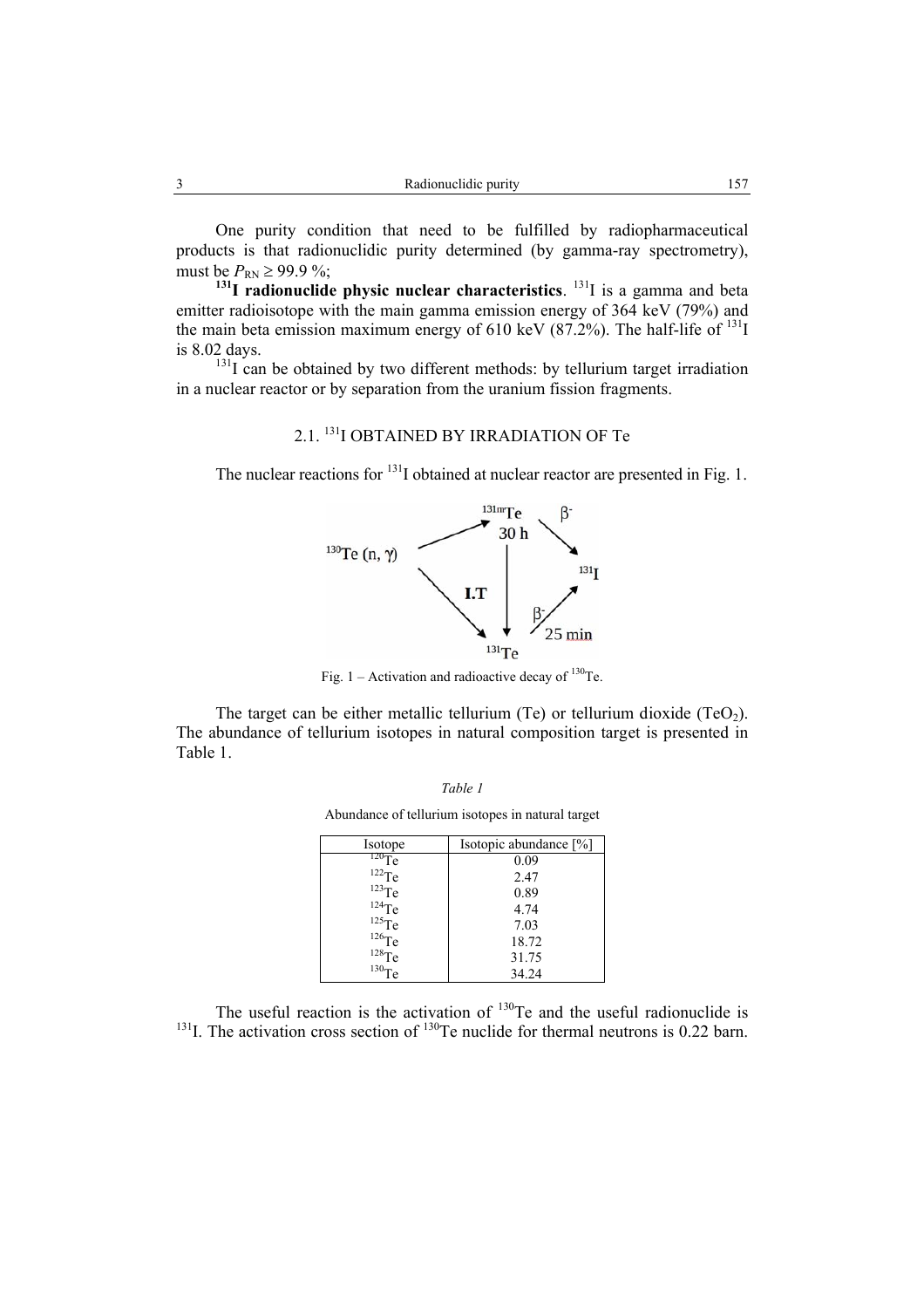Other isotopes, formed in the composition of the irradiated target (Table 1), can result as radionuclidic impurities or stable isotopes, which are presented in Table 2.

| Isotope             | Isotope produced by<br>irradiation | $T_{1/2}$                      | Disintegration products                                      |
|---------------------|------------------------------------|--------------------------------|--------------------------------------------------------------|
| $120$ Te            | $121m$ Te<br>$^{121}Te$            | 130 days<br>17 days            | $^{121}Te \rightarrow ^{121}Sb$<br>(stable)                  |
| $^{122}\mathrm{Te}$ | $123m$ Te                          | $104$ days                     | $123$ Te (stable)                                            |
| $123$ Te            | $124$ Te                           | stable                         |                                                              |
| $124$ Te            | $125m$ Te                          | 58 days                        | $125$ Te (stable)                                            |
| $^{125}\mathrm{Te}$ | $126$ Te                           | stable                         |                                                              |
| $126$ Te            | $127m$ Te<br>$^{127}$ Te           | $104$ days<br>9.3 <sub>h</sub> | $^{127}Te \rightarrow ^{127}I$<br>(stable)                   |
| $^{128}\mathrm{Te}$ | $129m$ Te<br>$129$ Te              | 33 years<br>74 min.            | $^{129}Te \rightarrow ^{129}I$<br>$(1.7x10^7 \text{ years})$ |

*Table 2*  Isotopes obtained by natural tellurium irradiation

The sequence of activation reactions and decay mode presented in Fig. 2. Iodine radioactive isotopes are produced by the following nuclear reactions, from Fig. 2.



Fig. 2 – The sequence of activation reactions and decay mode.

The possible radionuclidic impurities, to be measured, are from Table 2. Specific activities of <sup>131</sup>I radioisotope, resulted after irradiation in a nuclear reactor depend on the irradiation conditions: irradiation time and thermal neutron fluxes (Table 3).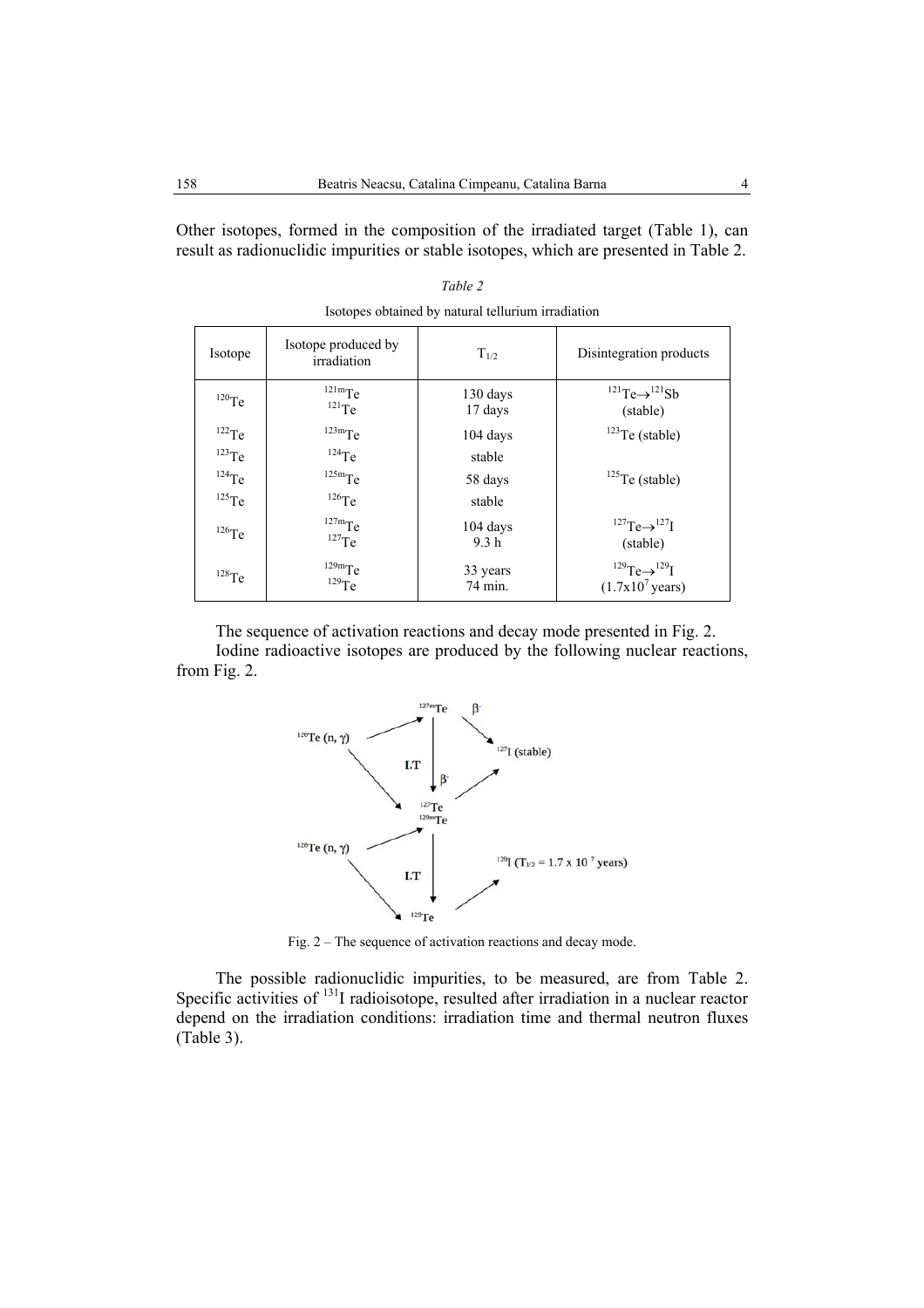| Flux<br>[n/cm <sup>2</sup> s] | Activity after one week<br>irradiation time |            | Activity after one month<br>irradiation time |           | Activity at saturation |           |
|-------------------------------|---------------------------------------------|------------|----------------------------------------------|-----------|------------------------|-----------|
|                               | [mCi/gTe]                                   | [GBq/g Te] | [mCi/gTe]                                    | [GBq/gTe] | [mCi/gTe]              | [GBq/gTe] |
| $10^{12}$                     | 3.9                                         | 0.144      | 8.3                                          | 0.307     | 9.7                    | 0.358     |
| $5x10^{12}$                   | 19.5                                        | 0.721      | 41.5                                         | 1.535     | 48.5                   | 1.794     |
| $10^{13}$                     | 39                                          | 1.443      | 83                                           | 3.071     | 97                     | 3.589     |
| $2x10^{13}$                   | 78                                          | 2.886      | 166                                          | 6.142     | 194                    | 7.178     |
| $5x10^{13}$                   | 195                                         | 7.215      | 415                                          | 15.355    | 485                    | 17.945    |
| $10^{14}$                     | 390                                         | 14.43      | 830                                          | 30.71     | 970                    | 35.89     |

| ,, |  |
|----|--|
|    |  |

Specific activities calculated for  $131$  at different neutron flux values and irradiation times

In IFIN-HH – CPR Department, 131I was obtained by irradiation at VVR-S IFIN-HH nuclear reactor (until 1997, when the reactor was shut down in order to start decommissioning procedures) able to supply neutron flux values between  $10^{12}$  n/cm<sup>2</sup>s and 5  $\times$   $10^{12}$  n/cm<sup>2</sup>s, the maximum obtainable activity being 1.794 GBq/g Te (48.5 mCi/g Te) with a minimum two months of target irradiation. After 1997, for a few years,  $^{131}$ I was obtained at Triga SCN-Pitesti nuclear reactor, with the resulting activities being 20 times higher due to the maximum neutron flux of  $1.4 \times 10^{14}$  n/cm<sup>2</sup>s.

# 2.2. THE SECOND METHOD OF OBTAINING <sup>131</sup>I IS ITS SEPARATION FROM FISSION PRODUCTS OBTAINED ACCORDING TO THE REACTION:  $^{235}_{92}$  U(n,f)  $^{131}_{53}$  I+  $^{92}_{39}$  Y+2neutrons [4]

In this case, other parallel reactions may occur and  $131$  is separated by a complex radiochemical process followed by the advanced purification. Potential impurities originating from the synthesis; the  $^{235}$ U fission generates more than 300 different isotopes that emerge in approximately 90 decay chains. During the time of the fission, many iodine isotopes are generated, as shown in Table 4.

| Isotope          | $T_{1/2}$                   | Fission yield $(*)$ [%] |
|------------------|-----------------------------|-------------------------|
| 127 <sub>T</sub> | Stable                      | 0.13                    |
| 129 <sub>1</sub> | $1.7 \times 10^{7}$ [years] | 0.8                     |
| 131 <sub>T</sub> | $8.1$ [days]                | 3.1                     |
| 132 <sub>T</sub> | $2.3$ [days]                | 4.7                     |
| 133 <sub>T</sub> | 20.8 [days]                 | 6.62                    |
| 134 <sub>T</sub> | 52.5 [minutes]              | 8.06                    |
| 135 <sub>T</sub> | $6.7$ [days]                | 6.3                     |

*Table 4*  Iodine isotopes generated during the time of the fission

\* Yields for the decay chains are expressed without taking into account the decay ratios (Nordion MDS, Belgium)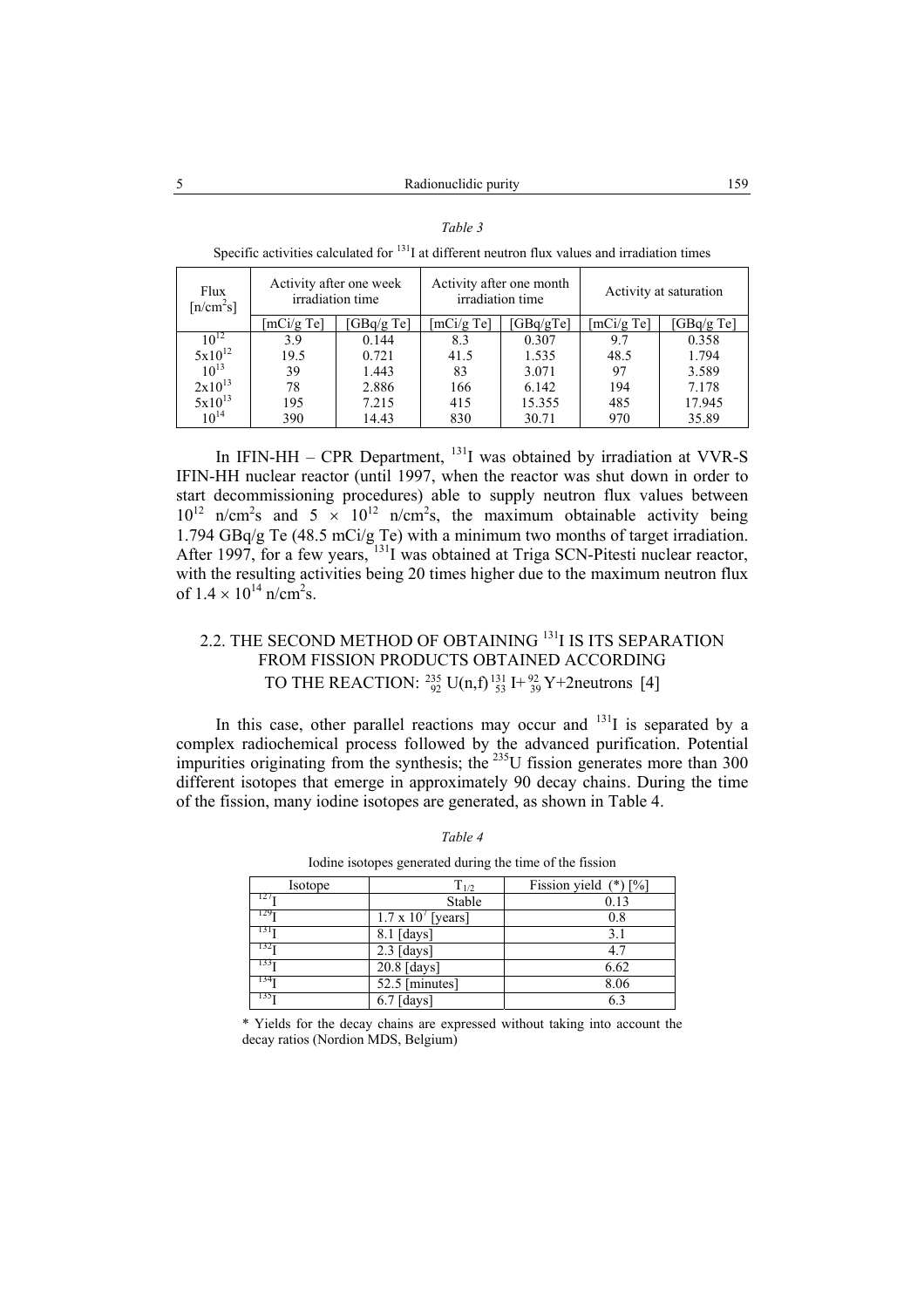These isotopes are isolated along with  $131$ I during the process of chemical purification:

– the yields of stable or long lived isotopes are very small and do not reach a value that may cause a significant decrease in the specific activity of  $^{131}$ .

– after purification,  $^{131}$ I is contaminated with two short lived isotopes  $^{133}$ I and <sup>135</sup>I. The ratios <sup>135</sup>I/<sup>131</sup>I and <sup>133</sup>I/<sup>131</sup>I quickly decrease with time. The usual time between the end of the irradiation and the use of  $^{131}$ I is 12-14 days. This allows a decrease of the contamination level from  $^{133}$ I by a factor of 5 000–2 0000.

Potential impurities are generated during production and purification. The  $\beta$  decay of <sup>131</sup>I leads to the formation of stable <sup>131</sup>Xe. Unavoidably, a small quantity of  $^{131m}$ Xe (T<sub>1/2</sub>=11.93 days) is produced (0.8% probability of decay).  $131 \text{mXe}$  is a  $\gamma$ /X emitter with the main radiations: 4 keV (X, 3%), 29–34 keV  $(X, 54\%)$  and 164 keV  $(\gamma, 1.92\%)$ . Xe is a noble gas and leaves the solution.

## **3. OBTAINING OF THE RADIOPHARMACEUTICAL PRODUCT: SODIUM PERTECHNETATE (99mTc) INJECTION (NON-FISSION) FROM A NEW TYPE OF 99Mo-99mTc GEL GENERATOR BASED ON 99Mo-Zr GEL TECHNOLOGY USING 99Mo OBTAINED BY IRRADIATION**

The <sup>99m</sup>Tc radionuclide is nowadays the most used radionuclide in nuclear medicine for radiodiagnosis.  $\frac{99 \text{m}}{2}$  is the radionuclide used in 85 % of the nuclear medicine diagnosis procedures; it is due not only to its ideal nuclear properties but also its easy availability throughout the  $\frac{99}{9}Mo/29m}Tc$  generator.

A new type of  $\frac{99}{9}$ Mo/ $\frac{99}{9}$ Tc gel generator is based on a polypropylene column filled up with a zirconium molybdenum matrix  $\frac{99}{9}$ Mo-Zr. The raw material is  $\frac{99}{9}$ Mo obtained by irradiation in a nuclear reactor  $^{98}$ Mo (n,  $\gamma$ )  $^{99}$ Mo [5,6,7]. The advantages of  $\cdot^{99}$ Mo/ $m$ Tc gel generator" are:

– the <sup>99</sup>MoO<sub>3</sub>, raw material obtained by  $(n, \gamma)$  nuclear reaction at nuclear reactor, is more reasonable than raw material obtained by separation from fission fragments;

– the raw material is obtained in our country, at Triga Pitesti nuclear reactor, eliminating the need for its import;

– the Na<sup>99m</sup>TcO<sub>4</sub> solution obtained by elution from <sup>99</sup>Mo<sup> $99$ m</sup>Tc gel generator, has higher chemical, radiochemical and radionuclidic purity than the classic generator with the alumina column; the α,  $β$ -γ fission impurities are not present;

 $-$  the <sup>99</sup>Mo binding is stronger in zirconium molybdenum matrix (due to the chemical bonds), than in classical generators where  $99$ Mo is absorbed on the alumina column  $(99)$ Mo being retained by physical interactions);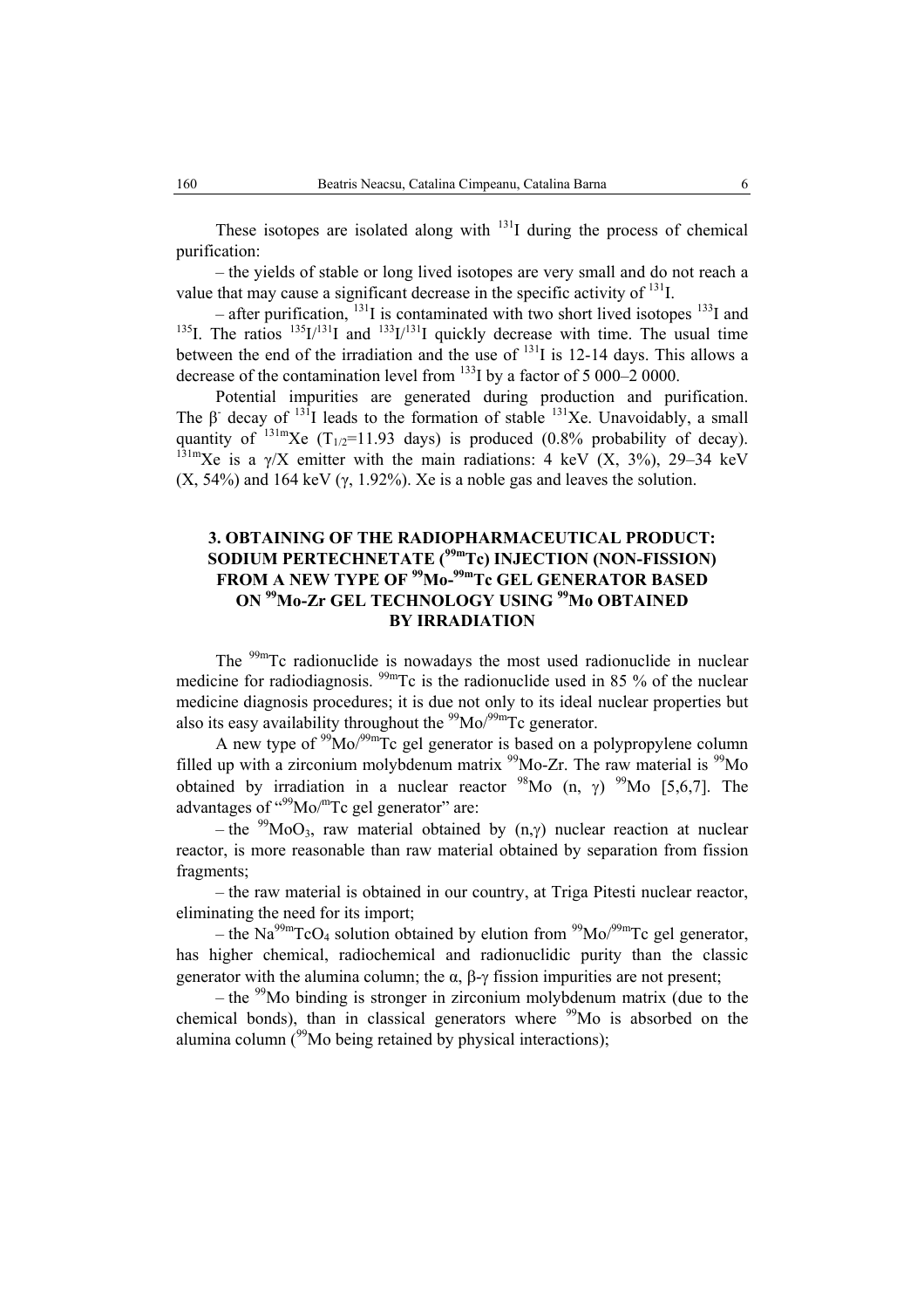– the necessities of  $\frac{99}{9}Mo/99m}Tc$  generators in nuclear medicine laboratories from our country are not so high, so that it is not justified to develop the technology for <sup>99</sup>Mo separation from fission fragments (which is expensive and generates large quantities of radioactive wastes).

The  $\frac{99}{100}$  $\frac{\text{M}}{\text{O}}$  $\frac{\text{O}}{\text{99}}$ Tc classic generator is based on a polypropylene column filled with  $Al_2O_3$ .<br><sup>99</sup>Mo obtained by separation from fission fragments is absorbed on the

alumina column by physical interactions.

The <sup>99</sup>Mo binding is stronger in zirconium molybdenum matrix, due to the chemical bonds, than in classical generator where  $99M$ o are absorbed on the alumina column as <sup>99</sup>Mo is retained by physical interaction.

**Obtaining of 99Mo/99mTc. Physical-chemical characteristics of 99Mo radionuclide; nuclear reactions leading to <sup>99</sup>Mo. <sup>99</sup>Mo is a beta/gamma emitter** with main beta radiation energy of 1.23 MeV (85%) and main gamma radiation energy of 140 keV (86 %). <sup>99</sup>Mo has a half-life of 67 hours. By  $\beta$ <sup>-</sup> decay of <sup>99</sup>Mo, the "daughter" radionuclide  $99m$ Tc results, with a half-life of 6.007 hours and the main gamma radiation energy of 140 keV [4].

The nuclear reactions for  $\frac{99}{9}$ Mo production at the nuclear reactor are in the Fig. 3.



Fig.  $3$  – The nuclear reactions for the <sup>99</sup>Mo production in a nuclear reactor.

The relative abundance of  $98$ Mo is 23.75 %; the activation cross section for thermal neutrons of  $98$ Mo is 0.51 barn; the raw material used for irradiation is molybdenum trioxide.

Some other radionuclides appear after irradiation:  $^{101}$ Mo (T<sub>1/2</sub>=15 min),  $^{101}$ Tc (T<sub>1/2</sub>=15 min.). <sup>99</sup>Tc (T<sub>1/2</sub> = 2.15  $\times$  10<sup>5</sup> years) is the daughter of <sup>99</sup>Mo, either direct or *via*<sup>99m</sup>Tc decay.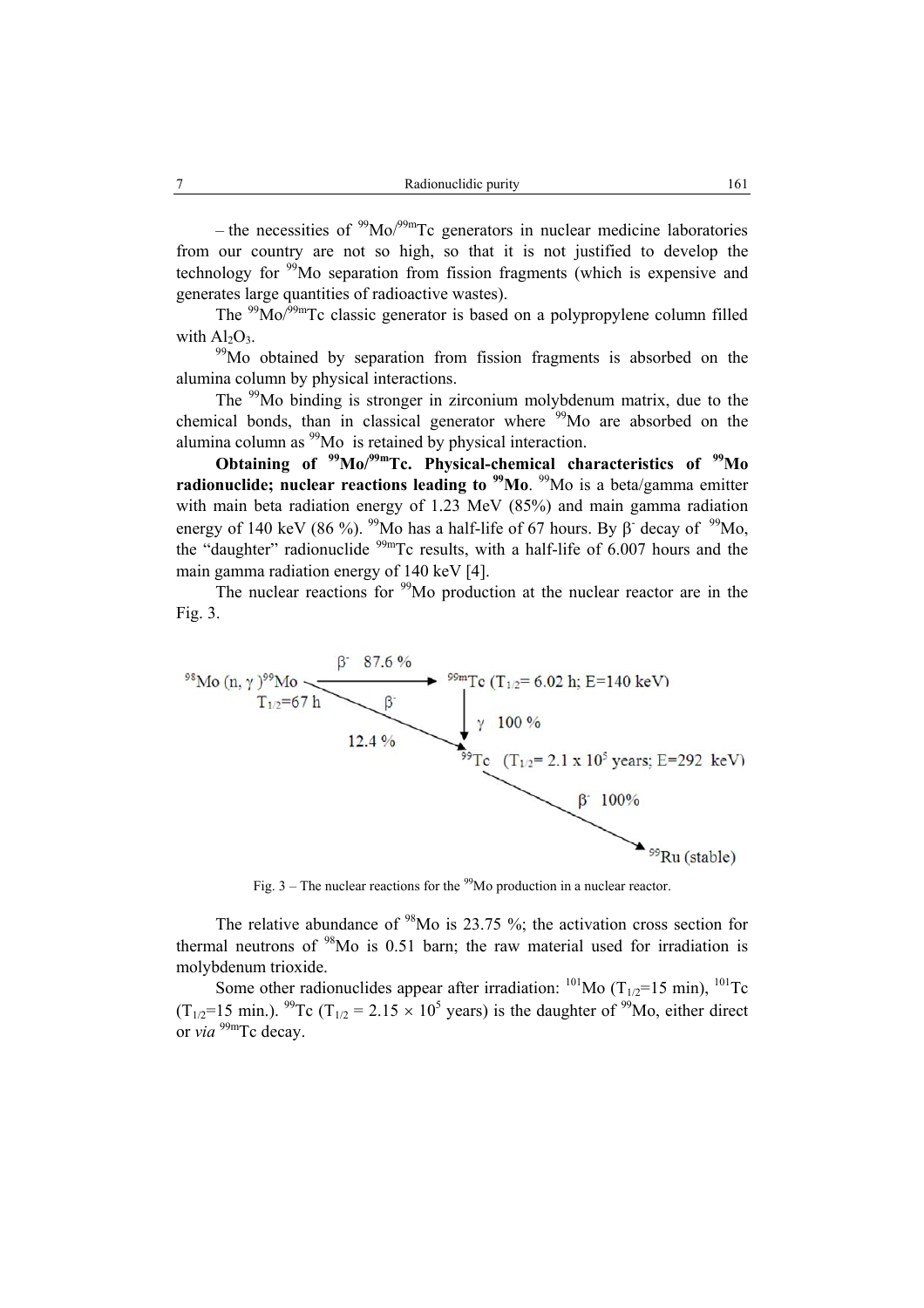Target (natural  $MoO<sub>3</sub>$  with purity  $> 99$  %) preparation for neutron **irradiation in the nuclear reactor**. The raw material is natural  $MoO<sub>3</sub>$ , which is weighed with the analytical balance and is closed in a special container (of high purity aluminum, over 99 %). This container is sealed by electron beam welding in an external container (of high purity aluminum, over 99%) for irradiation.

**Irradiation of the target in the nuclear reactor.** The targets were irradiated in Triga nuclear reactor from SCN Pitesti. The irradiation conditions were: time about 1 week; neutron flux between  $5 \times 10^{13}$  and  $10^{14}$  n/cm<sup>2</sup>s. In these irradiation conditions, no gamma impurities emerge.

The nuclear reaction is: <sup>98</sup>Mo (n,  $\gamma$ )<sup>99</sup>Mo. For one week irradiation time and a neutron flux of  $5 \times 10^{13}$  n/cm<sup>2</sup>s (usual for Triga reactor from SCN Pitesti) one can produce about 800 mCi/g Mo (29.6 GBq/g Mo).

The irradiation location at TRIGA-SSR reactor selected for <sup>99</sup>Mo obtaining was  $XCl$ ; power  $\sim$  5.8 MW.

The characteristics of this location at 1 MW are: thermal neutron flux:  $\Phi_{\text{Sc}}$  = 1.36·10<sup>13</sup> n/cm<sup>2</sup>s; average energy flow: 3.14·10<sup>-1</sup>MeV; fast flow (0.1< *E* >  $> 18$  MeV):  $\Phi_R = 4.42 \cdot 10^{12}$  n/cm<sup>2</sup>s; relation between heat flux and epithermal flux:  $f = \Phi_{\text{Th}}/\Phi_{\text{Eni}} = 19.66$ .

In this irradiation conditions, no gamma impurities are suspected to be produced.

The final product –  $Na<sup>99m</sup>TcO<sub>4</sub>$ , injectable radiopharmaceutical product is a clear, colorless solution.

The radionuclidic purity conditions that must be fulfilled by sodium pertechnetate  $\text{Na}^{99\text{m}}\text{TeO}_4$  radiopharmaceutical product obtained from this new type of generator using <sup>99</sup>Mo obtaines by irradiation, are:

– radionuclidic purity (by gamma spectrometry),  $P_{RN} \ge 99.9$ %;

– radiochemical purity,  $P_{RC} \ge 95\%$ ;

#### **4. RESULTS**

### 4.1. RADIONUCLIDIC PURITY DETERMINATION BY GAMMA–RAY SPECTROMETRY

In this part of the work, we present the aspects regarding the radionuclidic purity determination for the radiopharmaceutical products: Sodium Iodide  $(^{131}I)$ solution; Sodium Iodide  $(^{131}I)$  capsules for radiodiagnosis; Sodium pertechnetate  $(^{99m}$ Tc) injection (non-fission) [8].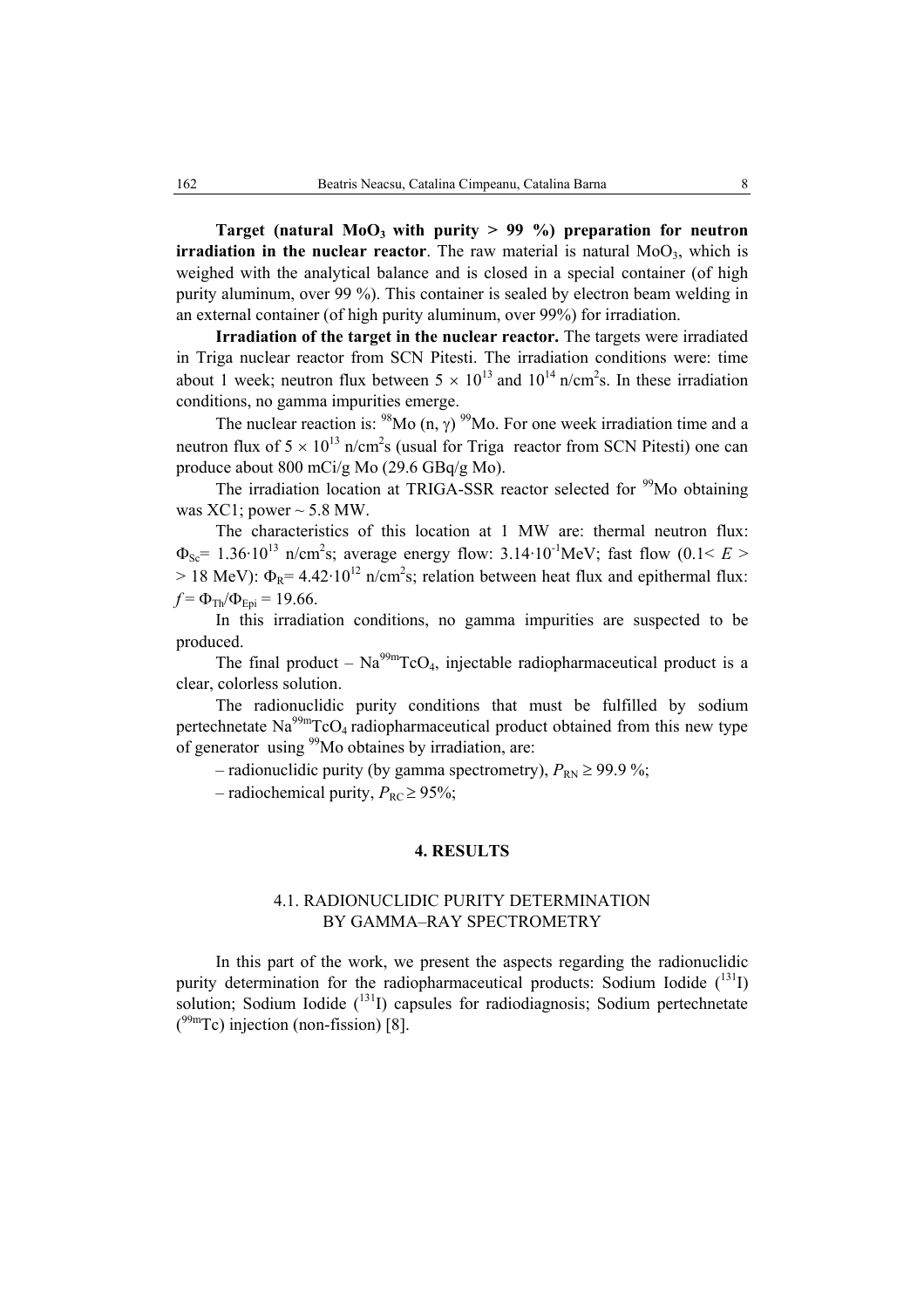The gamma-ray spectrometry method is used to determine the radionuclidic purity or radioactive mixtures containing gamma emitters.

In order to determine the radionuclidic purity of radiopharmaceutical products we used a gamma spectrometry installation consisting of:

– HP Ge detector with built-in preamplifier;

- $-$  high voltage source (0–4000) V;
- fast spectroscopic amplifier;
- Canberra multichannel analyzer, type MP 2-1 E-Multiport II, Ethernet, USB;
- Canberra S 502C-GENIE 2000 Basic licensed software.

**Sample measurements and radionuclidic purity calculation.** The optimum distance between the sample and the detector is selected according to sample activity so that the dead time (displayed in GENIE 2000 program window) is less than 10%.

 The activity (Bq) of one radionuclide present in the sample can be calculated according to the relation:

$$
\Lambda = \frac{A \cdot F_c}{t \cdot \text{eff} \cdot p},\tag{1}
$$

where:  $A$  – area of full energy peak (FEP) of interest from the gamma radiation spectrum;  $t$  – measuring time (s),  $\text{eff}$  – the corresponding efficiency for FEP;  $p$  – the emission probability of the gamma radiation corresponding to the considered FEP;  $F_c$  – correction factor for summing by real coincidences.

 The activities for all radionuclides identified in the gamma spectrum of the sample are calculated according to relation (1).

The following relation is used to calculate the radionuclidic purity:

$$
P_{RN}(\%) = \frac{\Lambda}{\Lambda_i + \Lambda} \cdot 100\,,\tag{2}
$$

where:  $\Lambda_i$  – activities summing for all the radionuclides present in the sample, considered as impurities;  $\Lambda$  – activity of the radionuclide of interest (for which the radionuclidic purity is being calculated).

All activities values from relation (2) must be calculated at the same moment, when the radionuclidic purity is calculated.

## 4.2. RADIONUCLIDIC PURITY DETERMINATION FOR RADIOPHARMACEUTICAL PRODUCTS: SODIUM IODIDE $(^{131}\mathrm{I})$ SOLUTION; SODIUM IODIDE  $(^{131}I)$  CAPSULES FOR RADIODIAGNOSIS

 According to the Work Procedure code AC-PC-CPRLAB-01 [9] the sample consists of 10  $\mu$ L Na<sup>131</sup>I test solution dropped on a paper stripe which is placed in a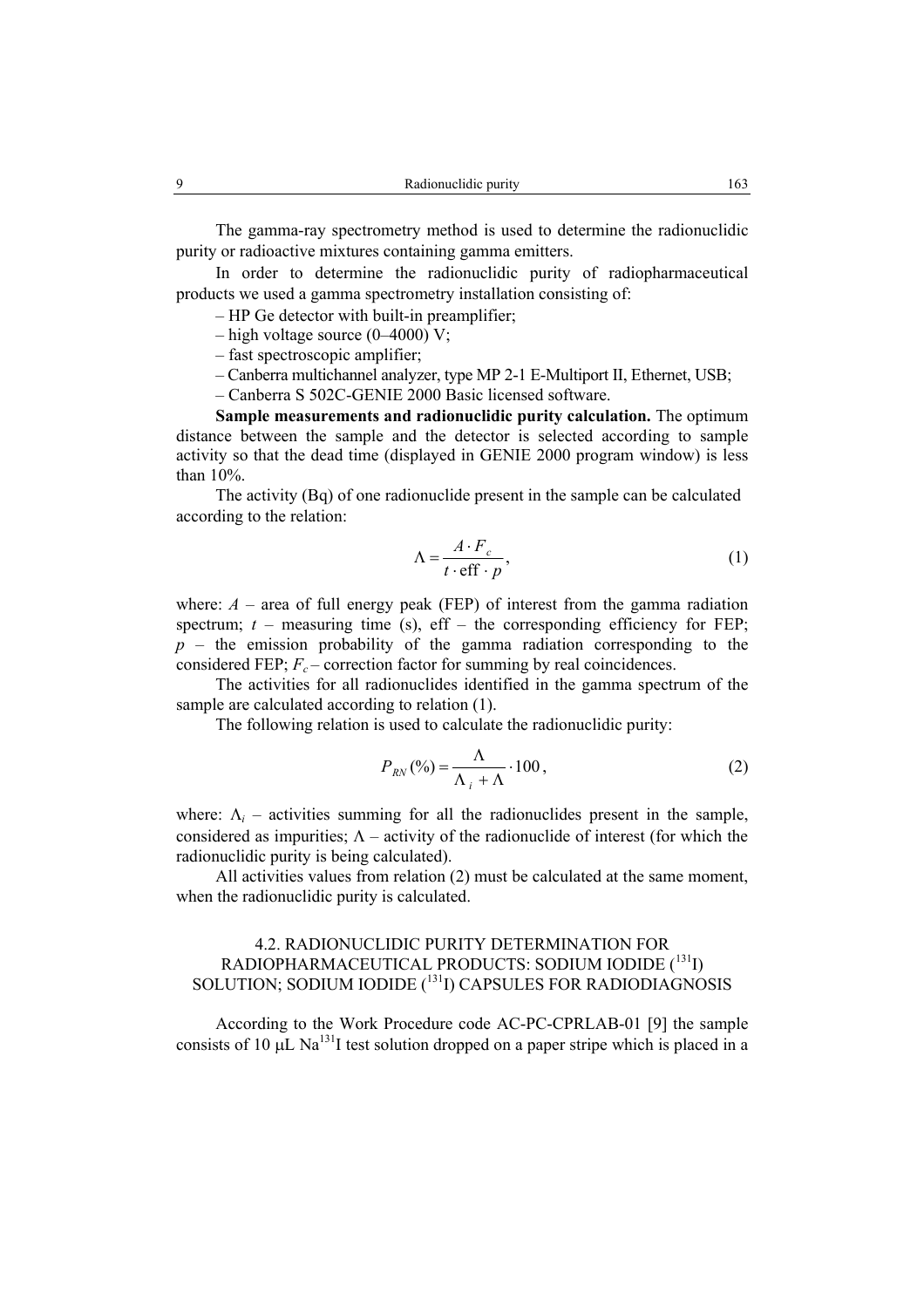glass vial closed with a rubber stopper to avoid detector contamination. The  $Na<sup>131</sup>I$ test solution is either the radiopharmaceutical product Sodium Iodide  $(^{131}I)$ solution, or a solution obtained by a Sodium Iodide  $(^{131}I)$  capsule dissolution in distilled water. The vial containing the paper stripe is placed centered on the detector (0 cm) or at 44.5 cm above it, according to sample activity (so that the dead time is less than 10%).

 The measuring time is set to 1000 s and the spectrum acquisition starts. After completing the acquisition, the spectrum is saved on the PC's hard-disk. The whole spectrum is carefully analyzed such that we identify: FEP corresponding to  $^{131}$ , the background of measuring installation. According to the European Pharmacopoeia [1], impurities such as  $^{130}$ *I*,  $^{133}$ *I*,  $^{135}$ *I* [10] are compulsory to be investigated.

 In the same region of the energetic spectrum there are some close values for gamma emission energies of  $^{131}I$  (503.0 keV) and its possible gamma-ray impurities,  $^{135}$ I (half-life 6.55 h, main gamma radiation energies 526.6 and 1260.4 keV, emission probabilities 0.133, respectively 0.289),  $^{133}$ I (half-life 20.8 h, main gamma radiation energy 529.9 keV, emission probability 0.87),  $^{130}$ I (half-life 12.4 h, main gamma radiation energy 536.0 keV, emission probability 0.99). If there are impurities identified in the spectrum, we must calculate (using relation (1)) the activity for each one and also the activity for  $^{131}$ I (half-life 8.02 days, considering FEP area at 503 keV, with the emission probability 0.003589).

 The necessary efficiency values for all these calculation are presented in table 5 (for distances of 44.5 cm and 0 cm, with  $F_c$ =1), and were determined within the process of HPGe system calibration in efficiency *versus* energy.

|                     | Energy [keV] | 503.0               | 526.6               | 529.9               | 536.0               |
|---------------------|--------------|---------------------|---------------------|---------------------|---------------------|
| $0 \text{ cm}$      | Efficiency   | $0.0601 \pm 3.5 \%$ | $0.0574 \pm 3.6 \%$ | $0.0571 \pm 3.6 \%$ | $0.0565 \pm 3.6 \%$ |
| $144.5$ cm $\Gamma$ | Energy [keV] | 503.0               | 526.6               | 529.9               | 536.0               |
|                     | Efficiency   | $0.000234 \pm 6 \%$ | $0.000223 \pm 6 \%$ | $0.000222 \pm 6 \%$ | $0.000219 \pm 6 \%$ |

*Table 5*  Efficiency values at different energies

The radionuclidic purity is calculated using relation (2).

More than 99.9 % of the total radioactivity is due to  $131$  and less than 0.1 % of the total radioactivity is due to  $^{133}$ I,  $^{135}$ I and other possible radionuclidic impurities.

In Fig. 5, we present the gamma radiation spectrum for  $^{131}I$  radiopharmaceutical products. In this spectrum, the only one radionuclide identified are:  ${}^{40}$ K from the background and <sup>131</sup>I from the radiopharmaceutical product. The suspect impurities are not identified as visible, by comparison with the  $^{131}$  to 503.004 keV and emission probability of 0.3589 %.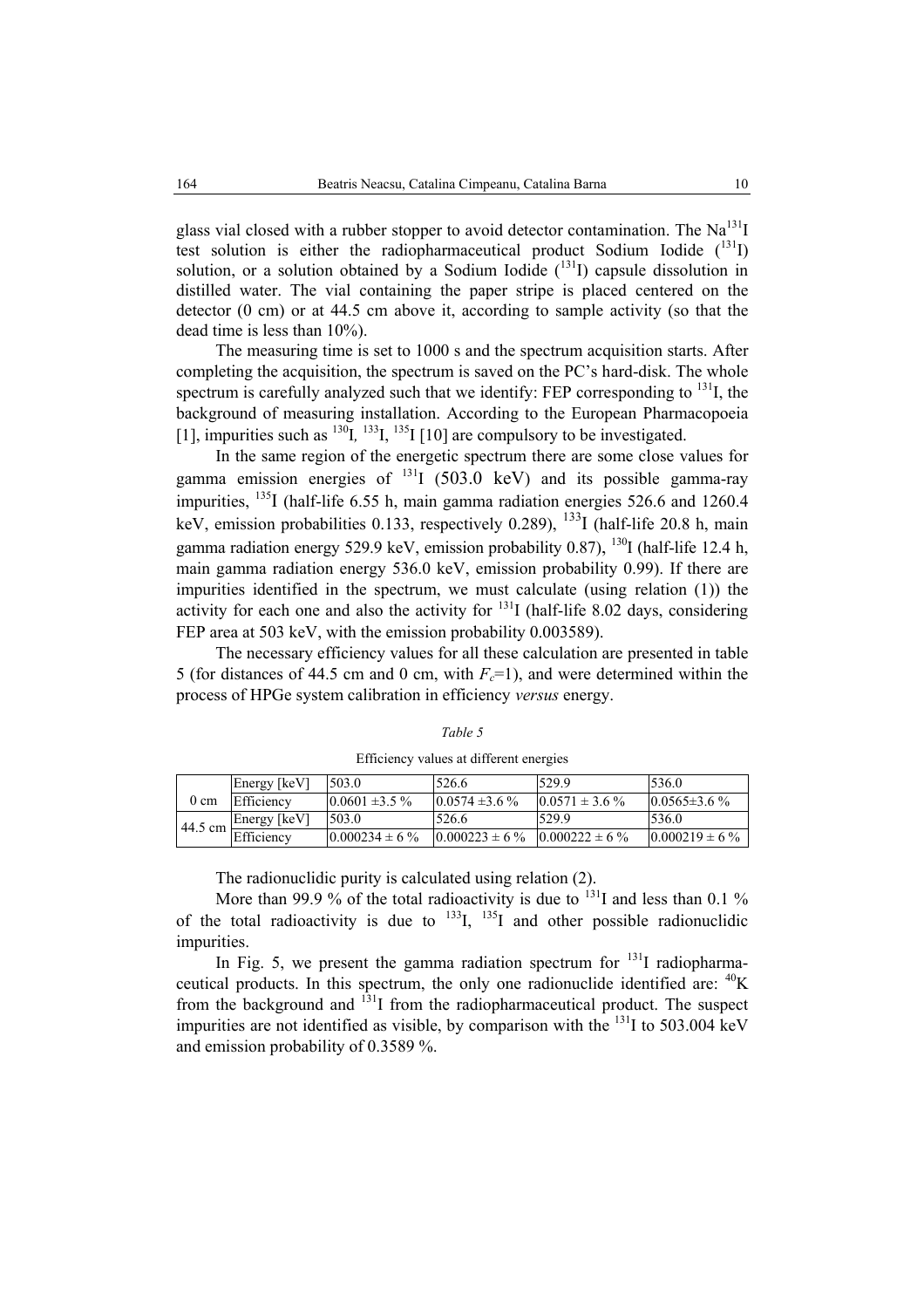

Fig.  $5 - \text{Gamma radiation spectrum}$  for radiopharmaceutical products with <sup>131</sup>I.

## 4.3. RADIONUCLIDIC PURITY DETERMINATION FOR RADIOPHARMACEUTICAL PRODUCT: SODIUM PERTECHNETATE (<sup>99M</sup>Tc) INJECTION (NON-FISSION)

One must fisrt measure the <sup>99m</sup>Tc activity in the sample (sodium pertechnetate  $Na<sup>99m</sup>TeO<sub>4</sub>$  eluted from the generator, placed in a glass vial closed with rubber stopper) using a radioisotope calibrator, for a certain time.

The sample for analysis (sodium pertechnetate  $\text{Na}^{99\text{m}}$ TcO<sub>4</sub> eluted from the generator, placed in a glass vial closed with rubber stopper) is introduced in KT type (from lead and stainless steel) container, in order to absorb selectively the  $99<sup>99</sup>$ mTc (140 keV) radiations. The sample introduced in this container is measured by gamma-ray spectrometry. The measuring time is 200 s. The KT type container containing the sample is centered placed, at 44.5 cm above the detector and the spectrum acquisition is started (considering the starting time  $t_0$ ).

Just one impurity  $99$ Mo (half-life 66 h), is possible to exist, with main gamma emission energy 739.5 keV. The most prominent gamma emission of  $\frac{99 \text{m}}{2}$ Tc (halflife 6.02 h) has an energy of 140 keV.

 After the spectrum acquisition is finished, we determine the 739.5 keV FEP area. The spectrum is saved on the PC's hard-disk.

For the measuring conditions presented above, the  $99$ Mo activity, at the moment  $t=t_0+200s$  (considered the final moment) is calculated using the following relation, (3):

$$
\Lambda(^{99}Mo) = Area(FEP_{739.5\text{kev}}) \cdot 0.014629.
$$
 (3)

The measured activity values for both <sup>99m</sup>Tc and <sup>99</sup>Mo are calculated for the generator calibration date and time.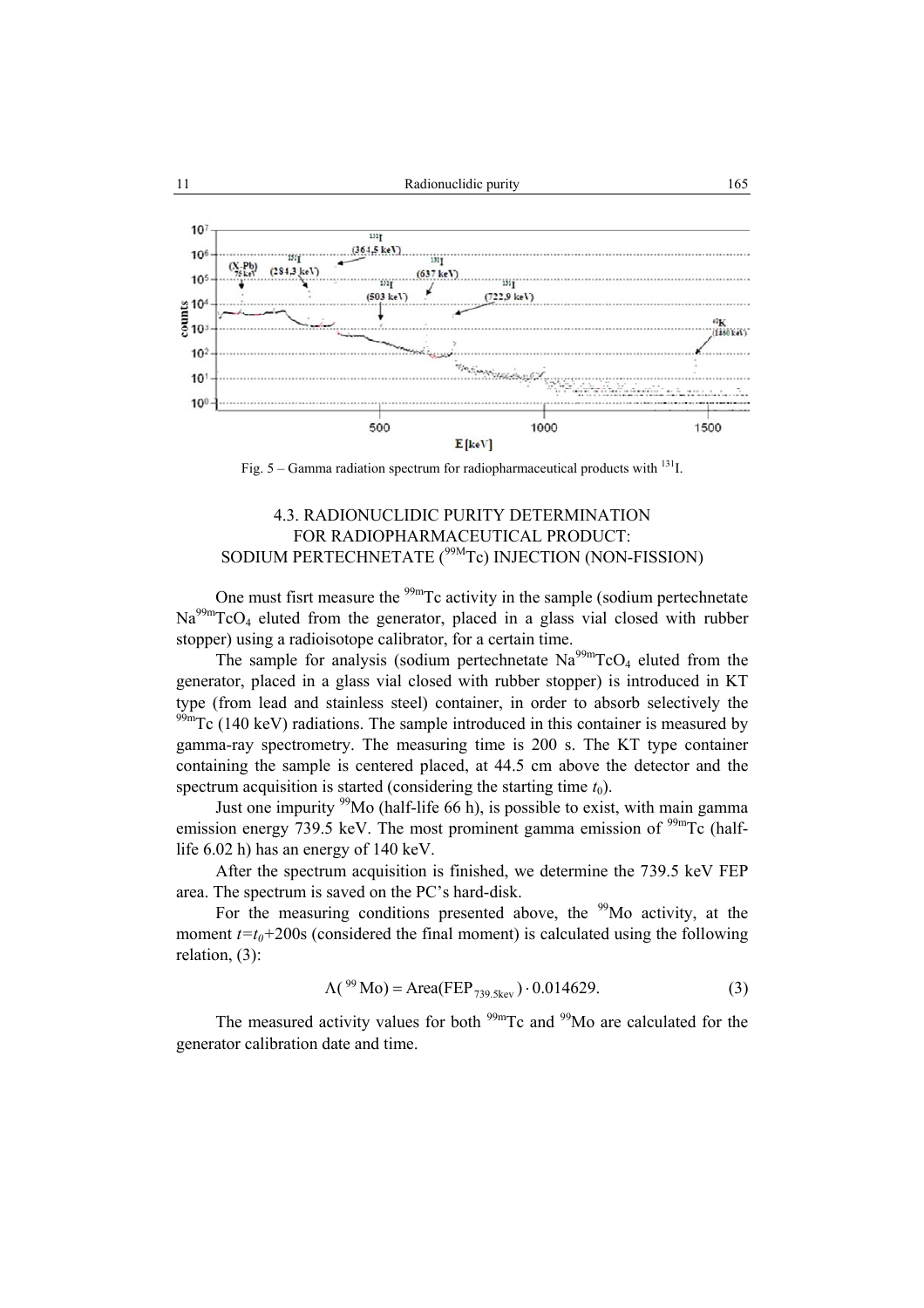The purity can be calculated according to relation (2) using the QBASIC program named PUR99mTC.bas, or other programs such as ORIGIN, EXCEL, etc.

More than 99.9 % of the total radioactivity is due to  $^{99m}$ Tc and less than 0.1 % of the total radioactivity is due to  $\rm^{99}Mo$ .

The gamma radiation spectrum of Sodium Pertechnetate  $Na^{99m}TcO_4$  eluted from 99Mo/99mTc gel generator is presented in Fig. 6. From Fig. 6 one can conclude that none impurity occurs.



Fig. 6 – Gamma radiation spectrum of Sodium Pertechnetate  $Na<sup>99m</sup>TCO<sub>4</sub>$  eluted from 99Mo-99mTc gel generator.

#### **5. CONCLUSIONS**

The radionuclidic purity is an essential parameter in the quality control of radiopharmaceuticals. The radionuclidic purity for radiopharmaceutical products must be higher than 99.9 %, according to the European Pharmacopoeia.

From the presented experiments and based on our own experience in radiopharmaceutical products manufacturing in CPR Department from IFIN-HH, we can conclude that all radiopharmaceutical products presented in this paper fulfill the criteria for radionuclidic purity.

The radionuclidic purity values for the presented compounds were higher than 99.99% proving that they are adequate to be used as radiopharmaceutical products.

*Acknowledgements*. Part of the results presented in this paper was achieved in the frame of 71-124/2007 Research Contract funded by CNMP. Thanks are due to dr. Aurelian Luca for his advice in the gamma-ray spectrometry method.